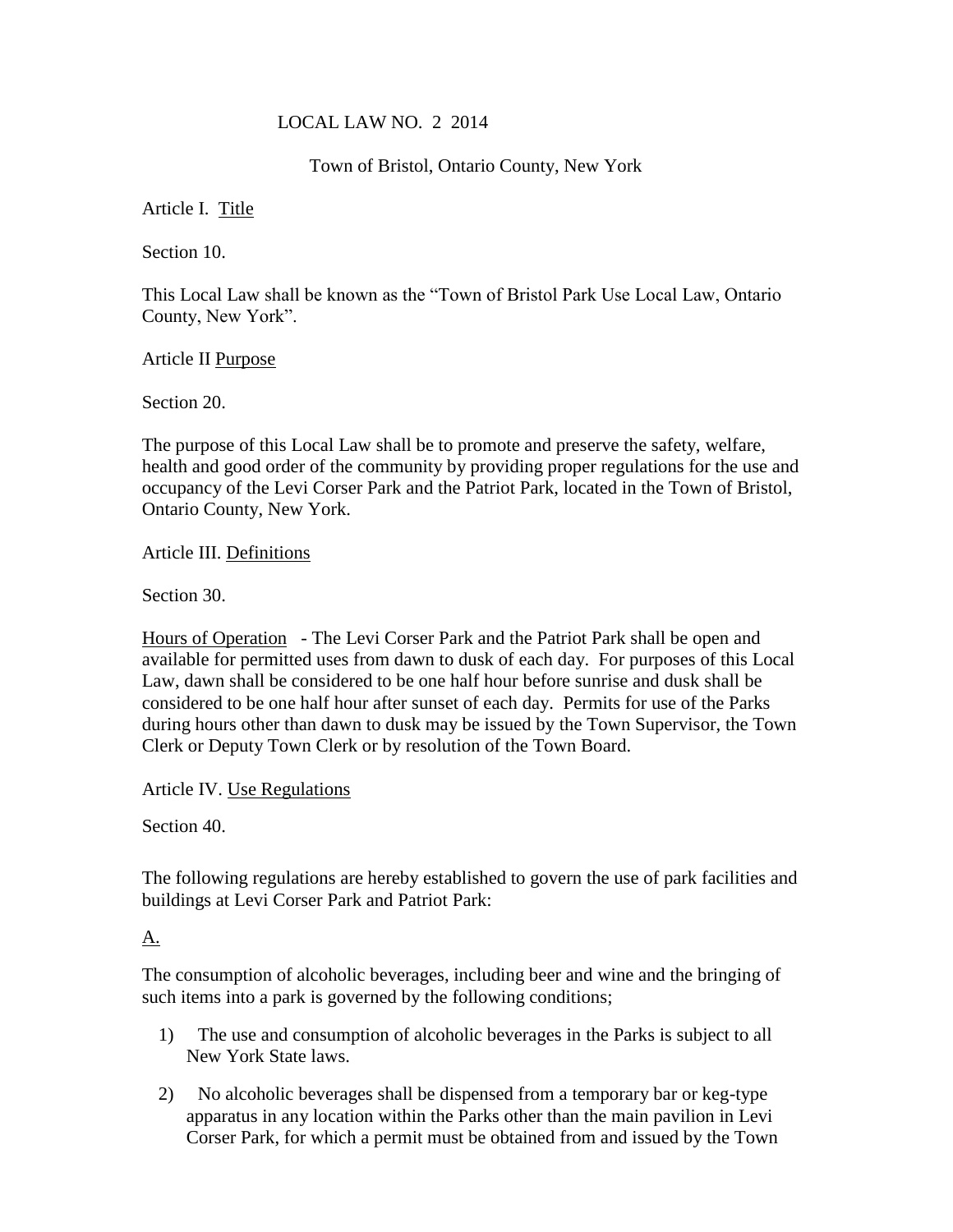Supervisor, or the Town Clerk or Deputy Town Clerk or by Town Board Resolution.

### [B.](9206765)

Fires are only permitted in designated grills only which have been provided by the park and portable grills and must be controlled during use and extinguished after use;

### [C.](9206770)

No firearms or weapons of any variety including air rifles, archery equipment and implements, slingshots, splat balls or similar weapons are permitted in any Town Park, except for authorized law enforcement officials;

# [D.](9206771)

There is no hunting allowed in any Town Park;

### [E.](9206773)

Smoking is not permitted in any building. Smoking is permitted in outdoor areas;

#### [F.](9206774)

Excessive noise is prohibited. This includes yelling, musical instruments, radios, televisions and other electronic devices;

#### [G.](9206775)

Campers, trailers, all-terrain vehicles and RV units are not permitted in any Town park;

# [H.](9206776)

Tents may be used upon permission of the Town Board;

#### [I.](9206777)

Parking at any park is permitted only in designated areas;

# [J.](13911392)

No fireworks are permitted on Town park property;

#### [K.](13911399)

No peddling, selling or hawking is allowed without prior authorization by the Town Board;

# L[.](13911400)

Pavilions and athletic and ball fields must be reserved in advance by contacting the Town Clerk a minimum of seven days in advance of intended use. A fee to insure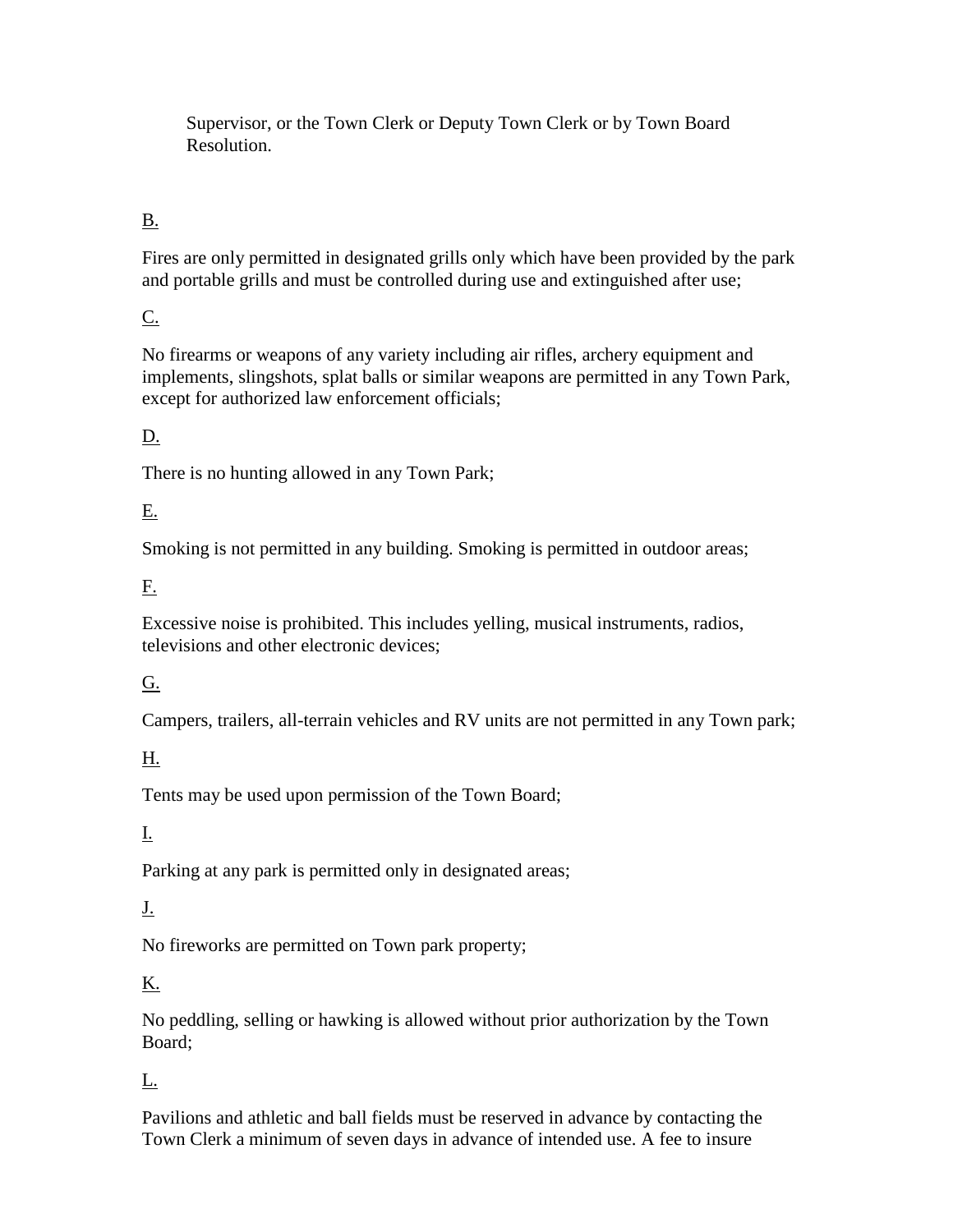exclusive use for these facilities may be charged in accordance with the established parks and recreation fees as from time to time fixed by resolution of the Town Board;

# [M.](13911401)

All pets shall be on a leash and under the control of the owner. Pet waste must be picked up and carried out from the park;

### N.

The Town Board shall authorize the use of the park for groups of 20 or more when it is found that:

# [\(1\)](13911402)

The proposed activity or use of the park will not unreasonably interfere with or detract from the enjoyment of the park by the general public;

#### [\(2\)](13911403)

The proposed activity or use of the park will not unreasonably interfere with or detract from promotion of the public health, safety and welfare;

#### [\(3\)](13911404)

The proposed activity or use is not reasonably anticipated to incite violence, crime, or disorderly conduct;

#### [\(4\)](13911405)

The proposed activity will not entail unusual, extraordinary, or burdensome expense upon the Town, or upon law enforcement facilities and resources;

#### [\(5\)](13911406)

The requested facilities have not been reserved for another use on the day and at the hour requested.

#### [O.](13911408)

Liability insurance, in an amount determined by the Town Board, may be required for groups using the park facilities, buildings and grounds; and

#### Article V. Public conduct at all Town parks.

Section 50. No person shall:

#### [A.](9206801)

Injure, deface, disturb or befoul any part of any Town park or any building, sign, equipment or other property therein or remove, injure or destroy any tree, flower shrub,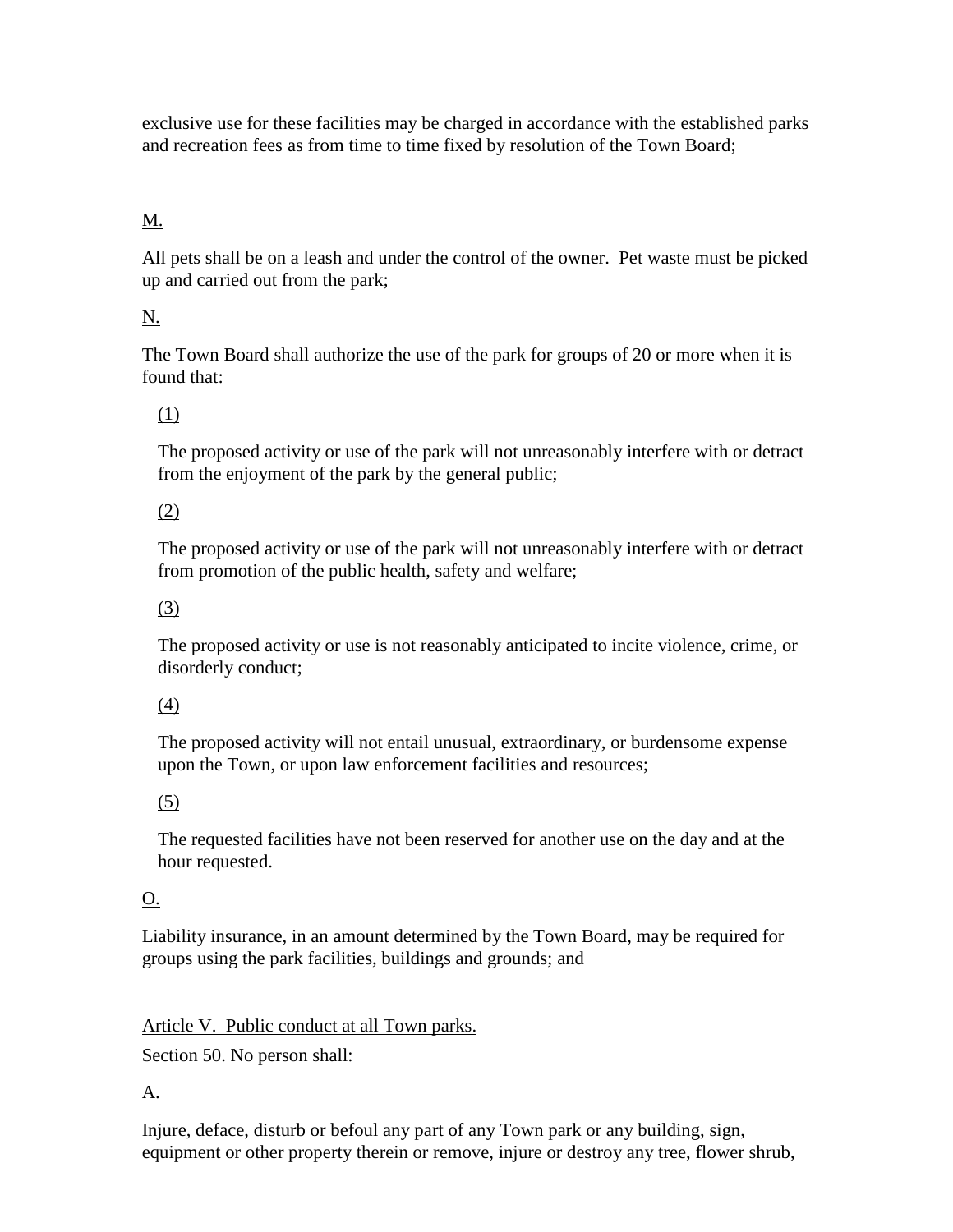rock or other mineral found therein;

# [B.](9206802)

Interfere with any lamp, lamppost or electric light apparatus or extinguish the light therein except upon proper authority;

#### [C.](9206803)

Set fire or assist another to set fire to any timber, trees, shrubs, grass, leaves, growth or any other combustible material or suffer any fire upon other land to extend onto any part of the parks;

### [D.](9206804)

Bring into, leave behind or dump any material of any kind in the parks. All persons using the parks shall comply with established carry-in and carry-out procedures of the Town Board as from time to time established by resolution of the Town Board. Refuse is not to be dropped, thrown or scattered on park property. All recyclable materials shall be carried out by those persons bringing them to the park;

#### [E.](9206805)

Either within or next to any park, discharge into, throw, cast, lay, drop or leave in any brook, stream, storm sewer or drain flowing into or through said park, any substance, matter or thing, either liquid or solid, which may or shall result in the pollution of such brook or stream, interfere with the conservation of the natural resources of said park or endanger the health of visitors in said park;

# [F.](9206806)

Drive or propel or cause to be driven or propelled along or over any road or parking lot within the park any vehicle at a rate greater than five miles per hour unless otherwise posted;

# [G.](9206807)

Gamble in the park;

# [H.](9206808)

Conduct themselves in such a manner as to:

# [\(1\)](9206809)

Endanger the life, limb or property of the other visitors to the park;

# [\(2\)](9206810)

Be suggestive of immoral acts.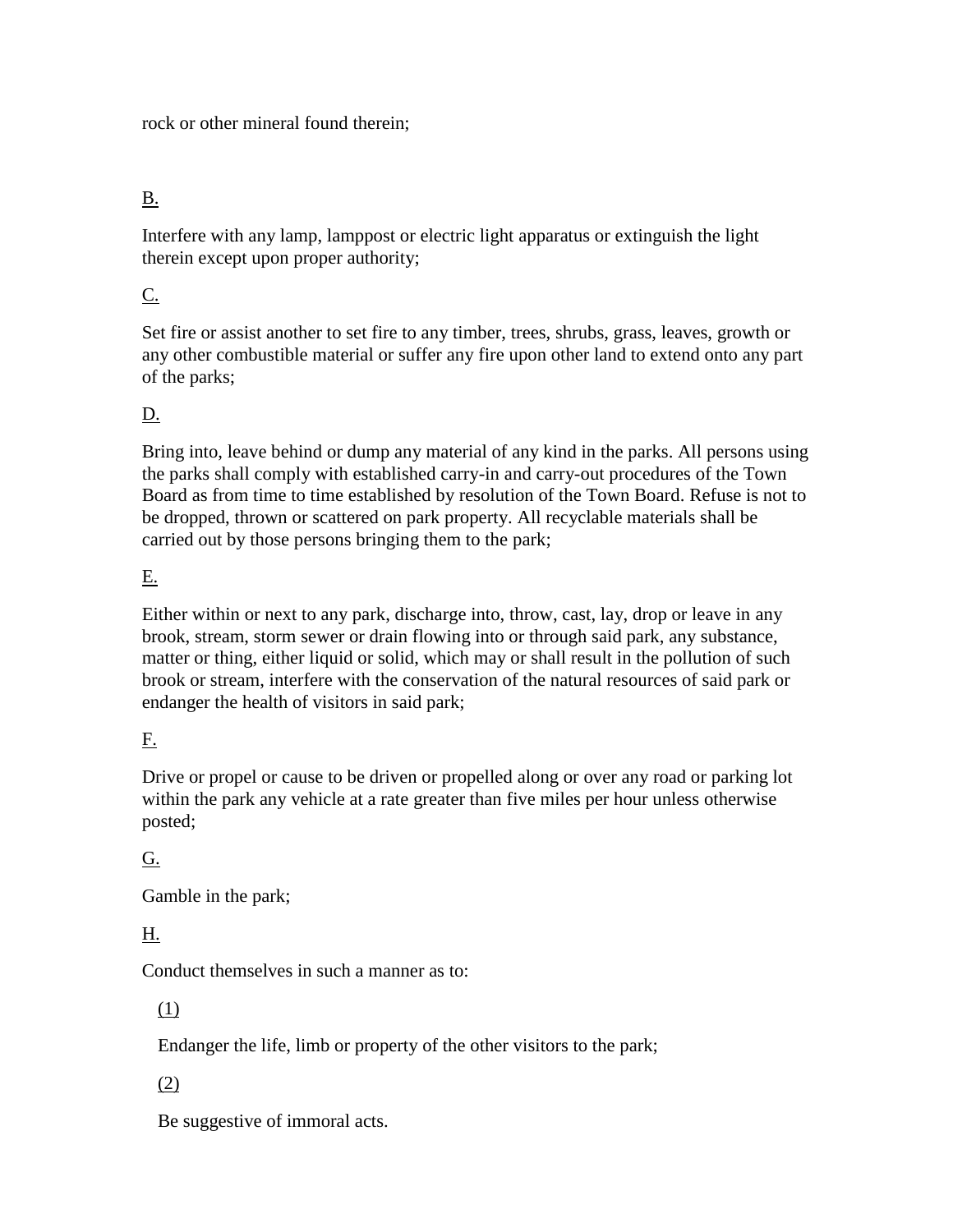# [I.](9206811)

Loiter or remain within the park or any part thereof in a vehicle or otherwise after the posted closing hours at such park without general or special permission from the Town Board or its designated personnel; and

#### [J.](9206812)

Operate any motorized vehicle, other than authorized maintenance or emergency vehicles, upon any Town park trail, hike-way or other Town property, beyond designated park roadways and parking areas.

#### Article VI. Penalties for offenses.

Section 60. The following penalties are hereby established for violations of these park rules and regulations:

# [A.](9206824)

Violation of any provision or regulation of this chapter shall be punishable by a fine not to exceed \$350 for each violation, or by imprisonment for a term of not more than 15 days, or by both such fine and imprisonment;

# [B.](9206825)

The Town Board also determines that a violation of this chapter shall constitute disorderly conduct and the person or persons violating the same shall be classified as a disorderly person or persons; and

# [C.](9206826)

In addition to all other remedies, the Town Board may enforce obedience to this chapter by injunction.

# D.

The remedies and enforcement procedures set forth in this local law shall be deemed cumulative with other remedies for the enforcement of the provisions contained herein in the Local Law, Ordinances and Regulations of the Town of Bristol and in any other State or Local Law, Ordinance or Regulation.

#### Article VII Enforcement Officials

Section 70. The following officials, in connection with their duties imposed by law, shall diligently enforce the provisions of this chapter:

# [A.](9206818)

The persons hereafter and from time to time designated by resolution of the Town Board;